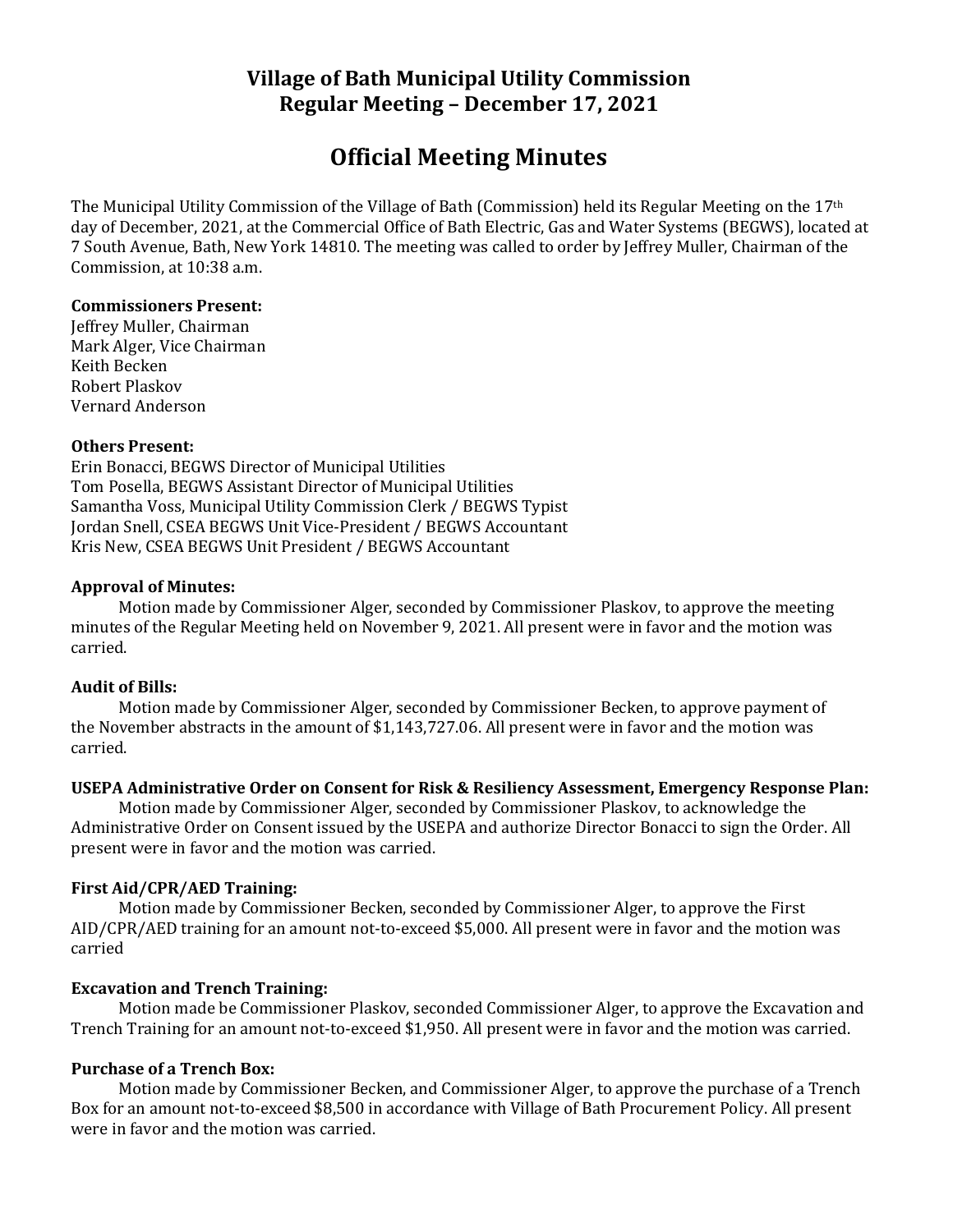#### **Electric Depreciation Reserve Fund Transfer:**

Motion made by Commissioner Alger, seconded by Commissioner Plaskov, to approve the transfer from the Utility Holding Fund to the Electric Depreciation Reserve Fund in the amount of \$277,699.32. All present were in favor and the motion carried.

#### **Equipment Purchases and Rentals:**

Motion made by Commissioner Alger, seconded by Commissioner Plaskov, approving the continuation of renting of equipment at 80% per the OGS Contract Procurement. All present were in favor and the motion was carried.

#### **Purchase of Materials for Gas Main, Gas Service Line and Gas Meter Systems:**

Motion made by Commissioner Plaskov, seconded by Commissioner Alger, authorizing the purchase of materials for the gas main line system, gas service line system, and gas meter systems up to \$20,000 for each in accordance with the Village of Bath's Procurement Policy and New York State General Municipal Law . All present were in favor and the motion was carried.

#### **Increase Purchase Price of U-4 Replacement:**

Motion made by Commissioner Anderson, seconded by Commissioner Alger, to increase the purchase price of U-4's replacement for an amount not-to-exceed \$4,000 for the 2022 chassis and upgraded service body. All present were in favor and the motion carried.

Motion made by Commissioner Alger, seconded by Commissioner Anderson, to amend the previous motion increasing the purchase price of the U-4's replacement for an amount not-to-exceed \$4,000 following receipt of proof for escalation in the Bid Documents. All present were in favor and the motion carried.

#### **Surplus Offers:**

Motion made by Commissioner Anderson, seconded by Commissioner Alger, to accept the surplus offers from RTI Auctions' auction results totaling \$31,419. All present were in favor and the motion carried.

#### **Increase Authorized Amount for Over Head Door Repairs:**

Motion made by Commissioner Plaskov, seconded by Commissioner Alger, to authorize the increase the amount of the repairs to the Shop and WWTP overhead doors to \$2,346.00. All present were in favor and the motion carried.

#### **HVAC Preventative Maintenance Program:**

Motion made by Commissioner Alger, seconded by Commissioner Anderson, to approve the preventative maintenance program for the Commercial Office and Shop HVAC equipment, and to authorize Director Bonacci to retain Isaac Heating & Air Conditioning for a cost to not-to-exceed \$3,075. All present were in favor and the motion carried.

#### **Greg Havens Retirement:**

Motion made by Commissioner Plaskov, seconded by Commissioner Alger, to accept with regret the retirement of Greg Havens effective December 18, 2021. All present were in favor and the motion carried.

#### **Maintenance Person Vacancy:**

Motion made by Commissioner Anderson, seconded by Commissioner Alger, to authorize Director Bonacci to hire Jeffery Laverty as a Maintenance Person. All present were in favor and the motion carried.

Motion made by Commissioner Anderson, seconded by Commissioner Becken, to Director Bonacci to hire Zachary Woodworth as a Maintenance Person. Commission Plaskov abstained; the remaining Commissioners were in favor and the motion carried.

*Samantha Voss left the Regular Meeting at 11:45 a.m. to prepare for the BEGWS Holiday Luncheon*